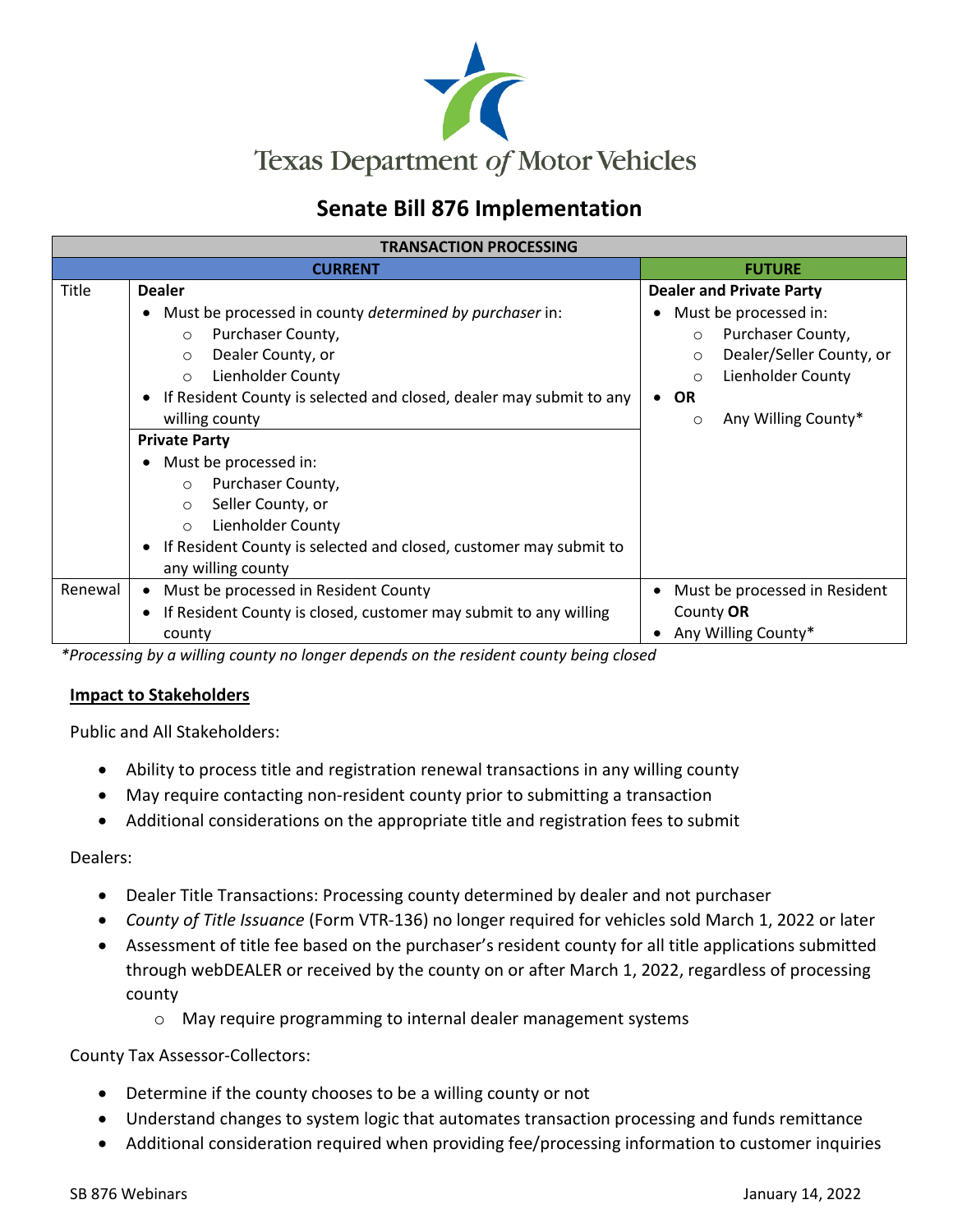### **Senate Bill 876 Implementation**

#### **Programming Enhancements:**

**1. Systems will validate Texas resident county and whether processing county is statutorily required or willing.** 



Systems will have the following automated capabilities to determine the above counties:

• Use of an address validation software to verify Texas resident county in the following order:



- Validation of the following statutorily required counties based on data elements within the title transaction, when available:
	- Purchaser County (determined from resident county through the address validation)
	- Dealer County (determined from address associated to dealer license number)
	- Seller County (determined from previous Texas owner's resident county)
	- **E** Lienholder County (determined from lienholder address validation)
- **2. The Registration and Title System will have functionality under the Local Options Event for a county to designate the transactions they are willing to process, other than those required by statute.**
	- A county can designate whether they will process registration renewals, title applications, or both; otherwise, the system will prevent the county from processing the transactions.
		- $\circ$  The county designation extends to webDEALER and webSUB transactions.
		- $\circ$  The systems will use the validations described above to determine processing ability based on the designation.
	- After implementation, a county willing to process transactions must make a selection to designate which transaction types the county is willing to process.